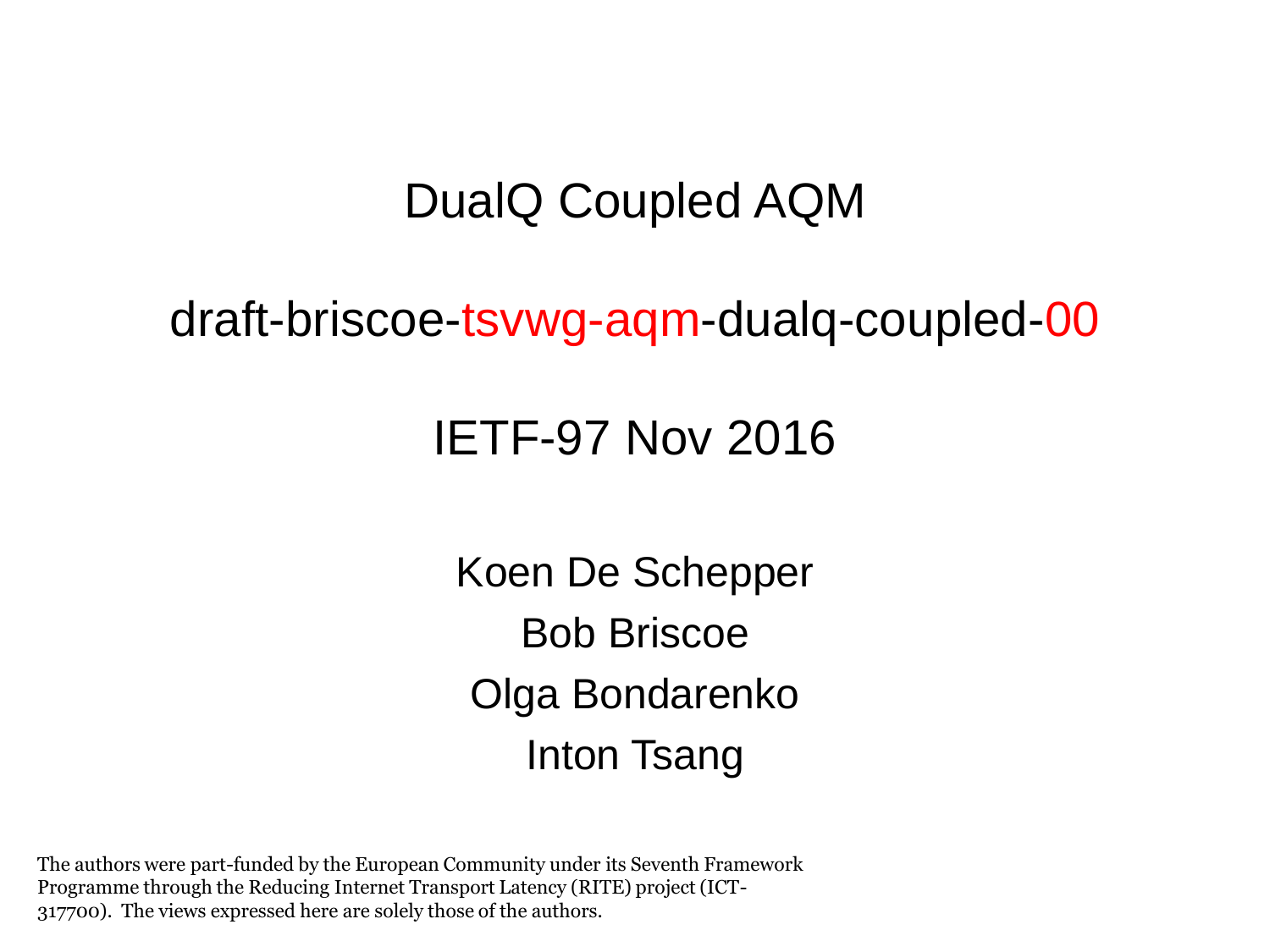### L4S: low latency, low loss, scalable throughput 3 parts to standardise

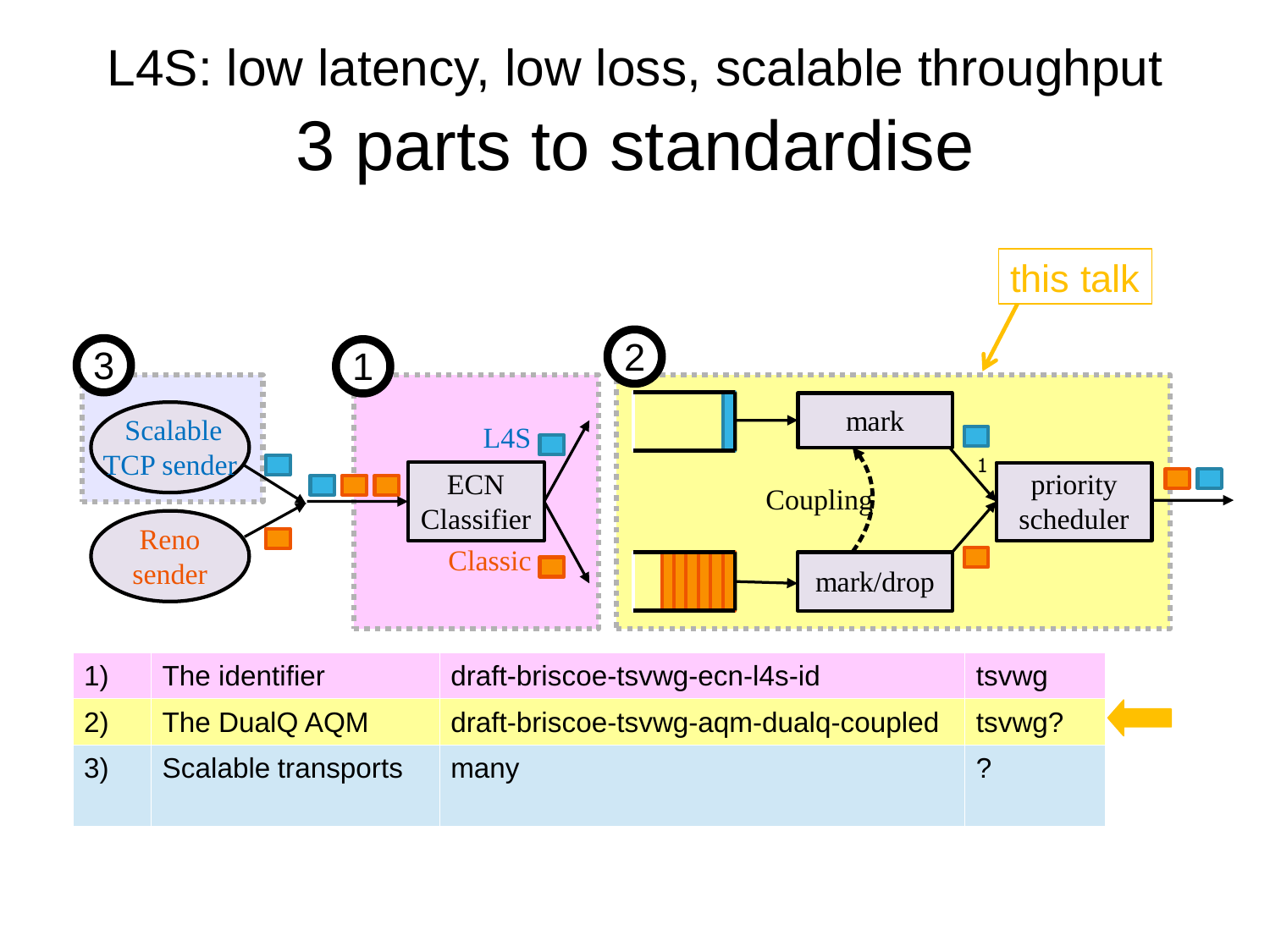## Updated version available

Name change:  $aqm$ -...-02  $\rightarrow$  tsvwg-aqm-...-00

Added Dual-PI2 as alternative to CurvyRED

- Reference to PI2 paper
- Dual-PI2 pseudo-code

Improved overload for both PI2 and CurvyRED:

- Time-shifted FIFO pseudo code
- Tail-drop on overload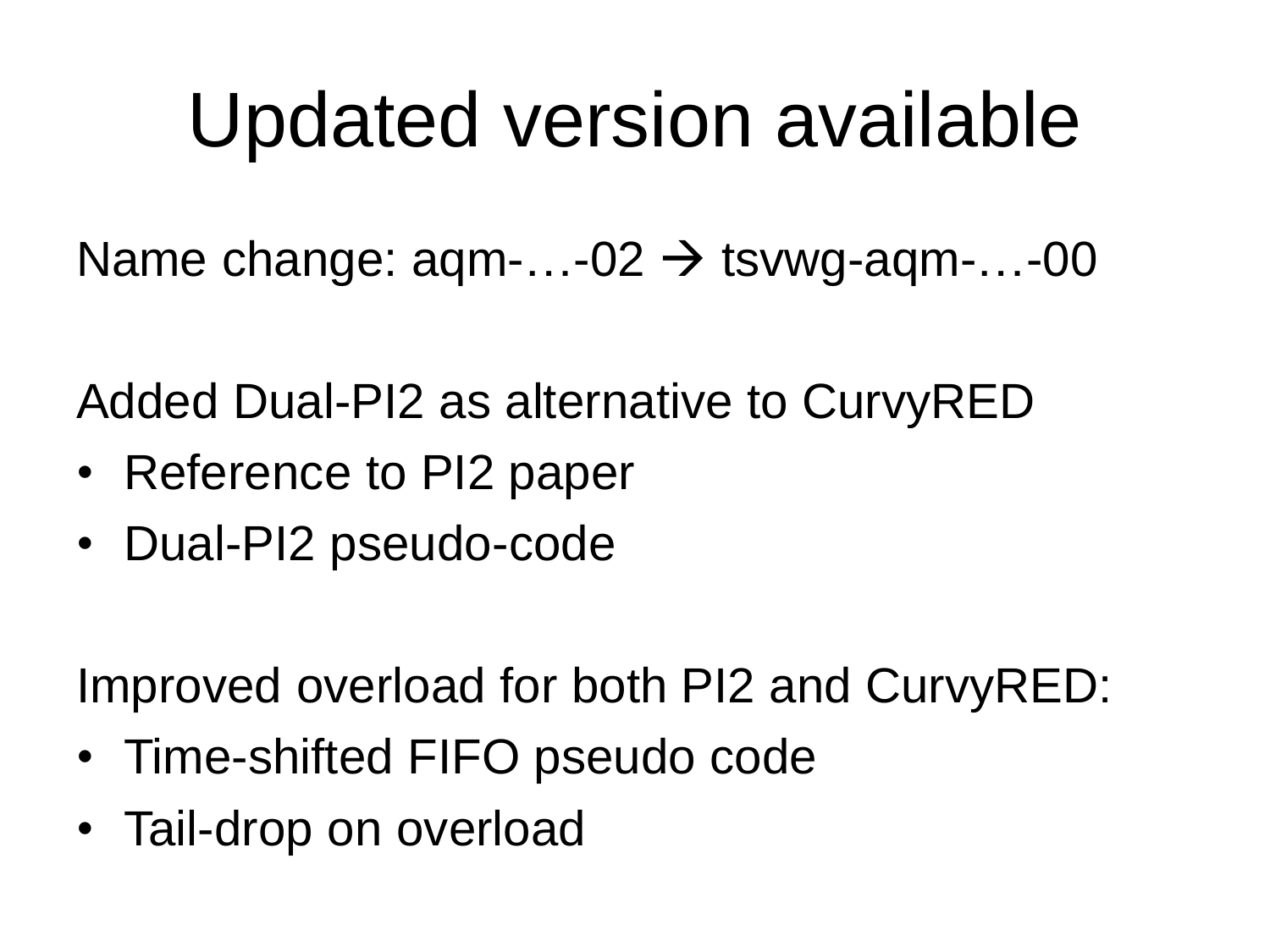### ECN – Drop fairness problem (not only for DualQ!!)

Needs special overload considerations because: goodput for "100% drop" <> "100% mark"

Window at least 2MTU  $\rightarrow$  ECN becomes unresponsive

Equal Window up to  $\sim$  25% drop |  $\sim$  25% Classic-mark | ~100% DCTCP\*-mark

Above ~25% not-ect traffic starves

 $\rightarrow$  reasonable overload threshold

\* Different when L4S/TCP-Prague supports Window < 2MTU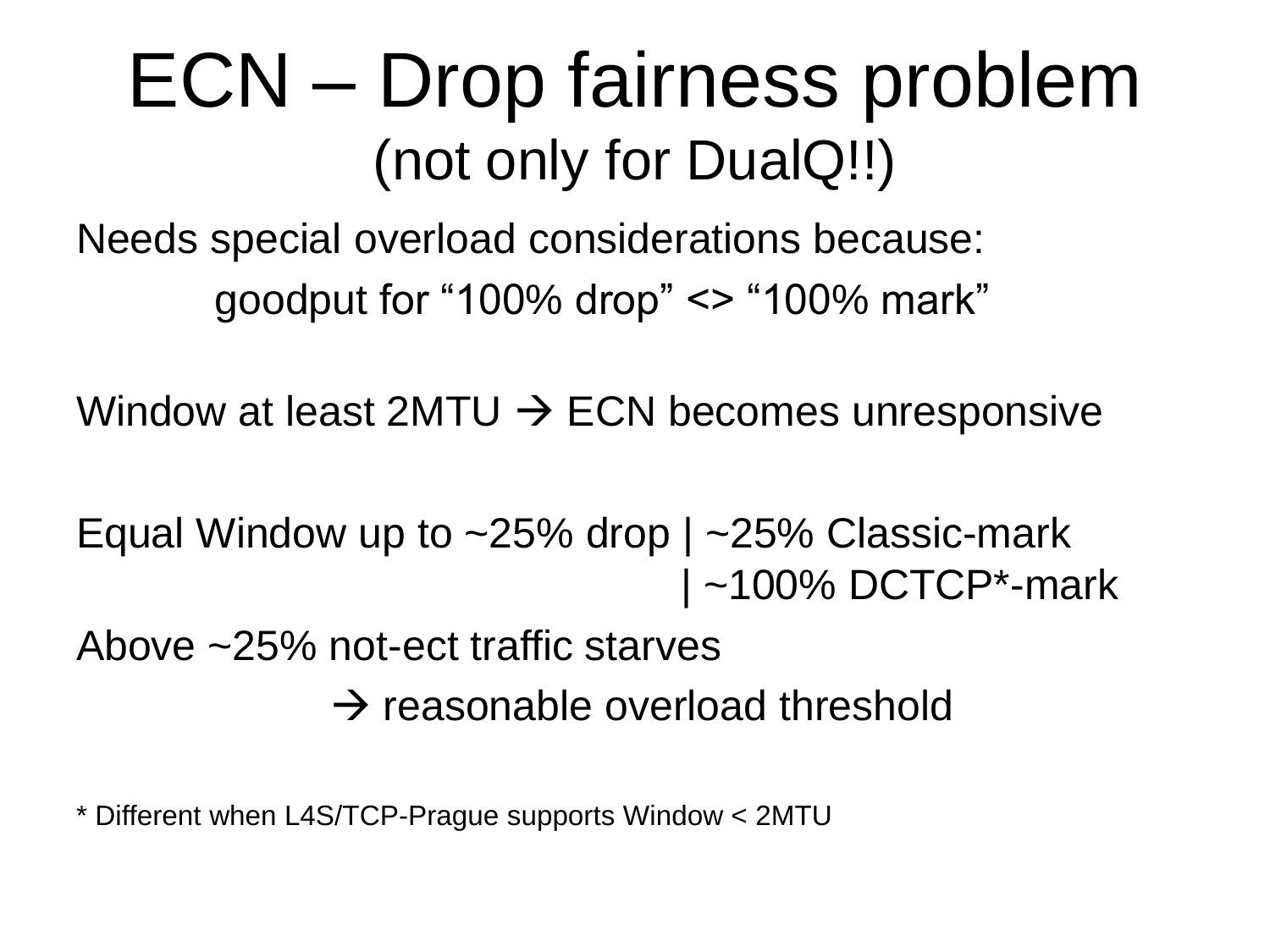## Overload strategies

AQM is no flow policer !

- Optional separate function
- Standalone AQM still needs to handle overload
- 2 possible strategies for overload protection
- a) Limit AQM drop / mark  $\rightarrow$  rely on tail-drop
	- Sacrifices latency
	- Avoids drop of ECN traffic when Q not overflowing
- b) Switch to Classic AQM drop for all
	- Preserves low latency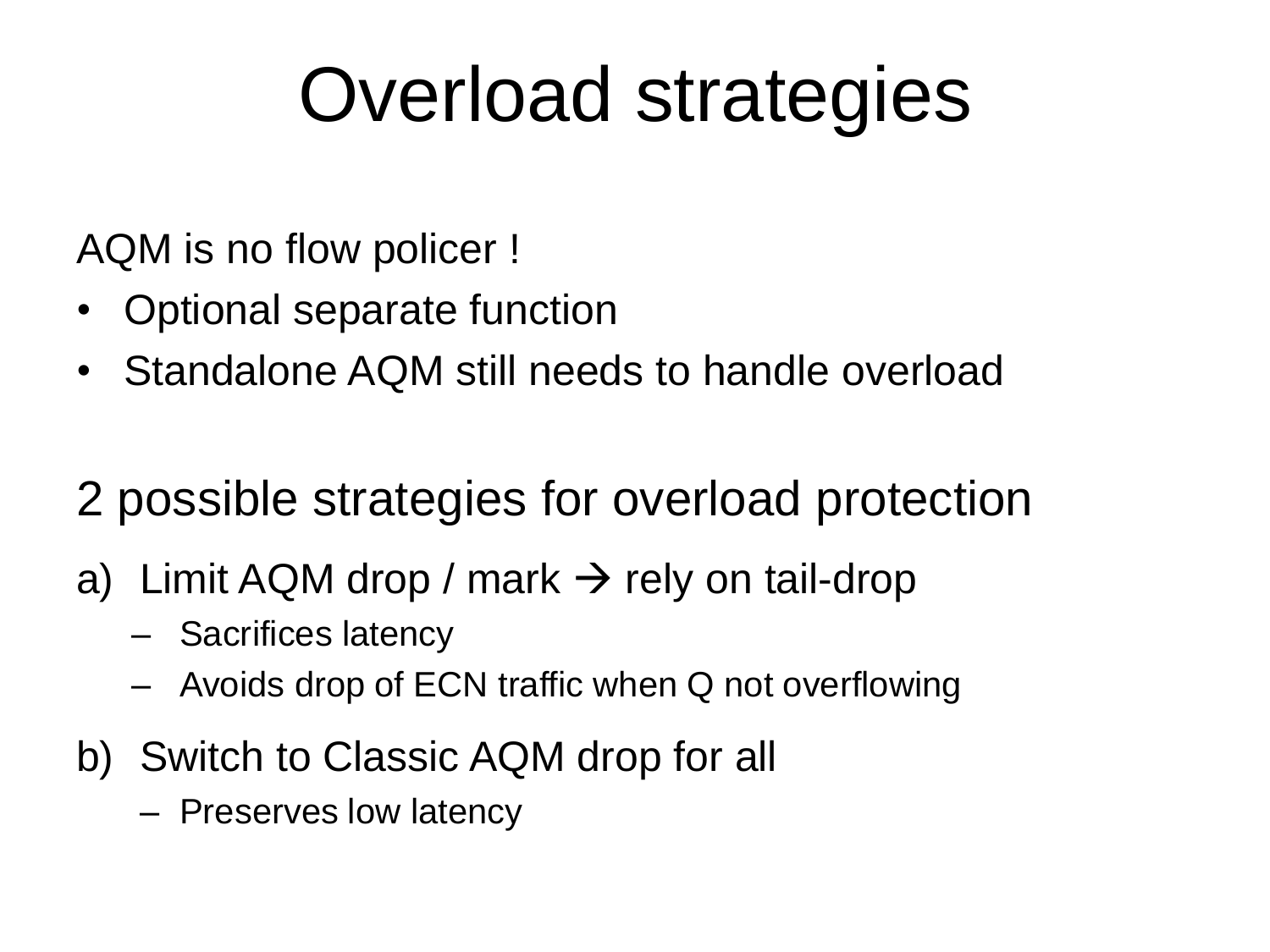## Following overload experiments show a) drop/mark limit  $\rightarrow$  tail-drop



Link: 100Mbps, 7ms base RTT Classic Target: 20ms

5 TCP flows of each class UDP traffic of 50, 100, 200Mbps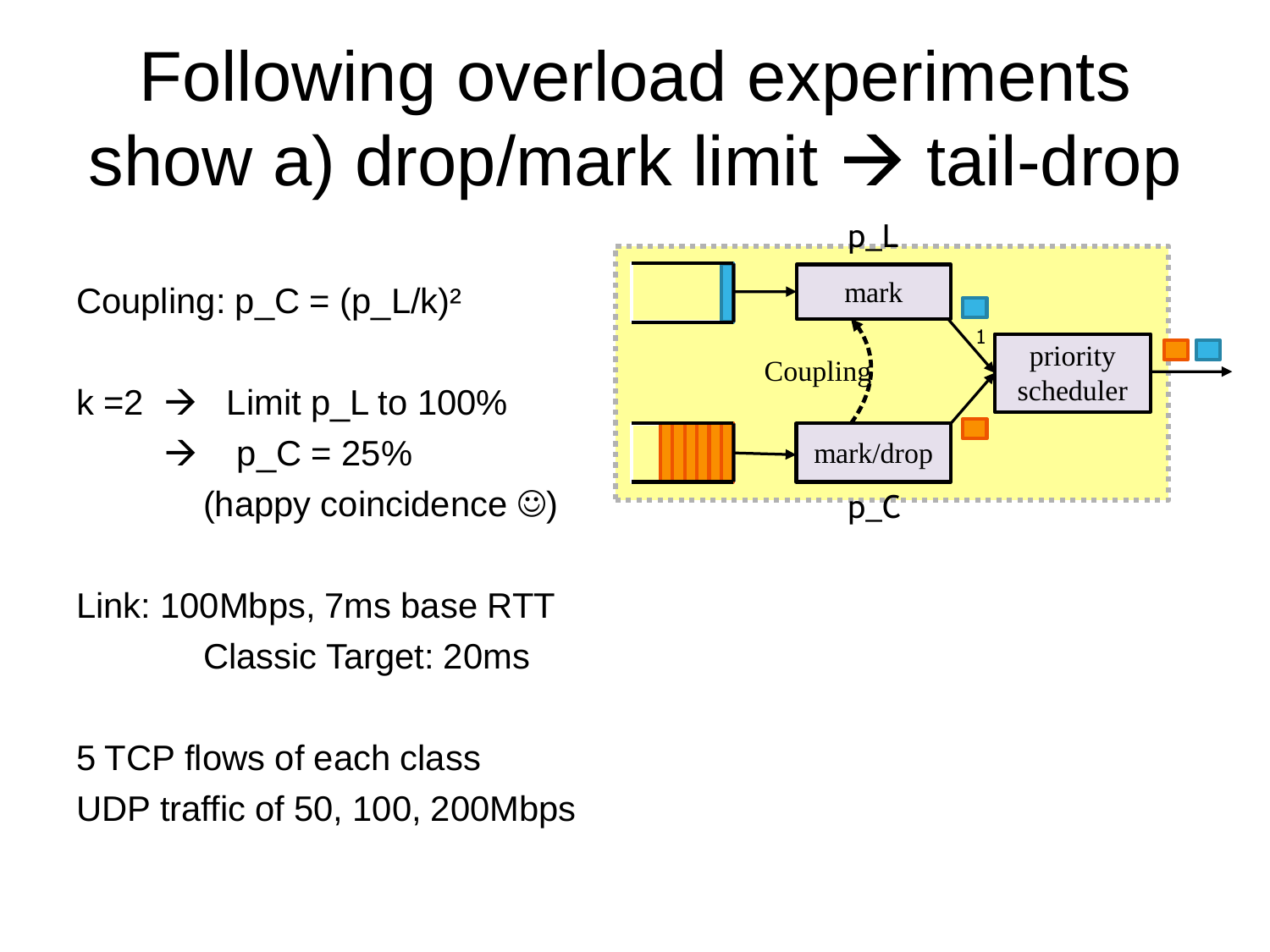### No unresponsive traffic 10 TCP on 100Mbps Baseline

Client IP:10.187.16.194



Rate · Window  $\bullet$  w/HS  $\circ$  wo/HS Clear **ECN OP**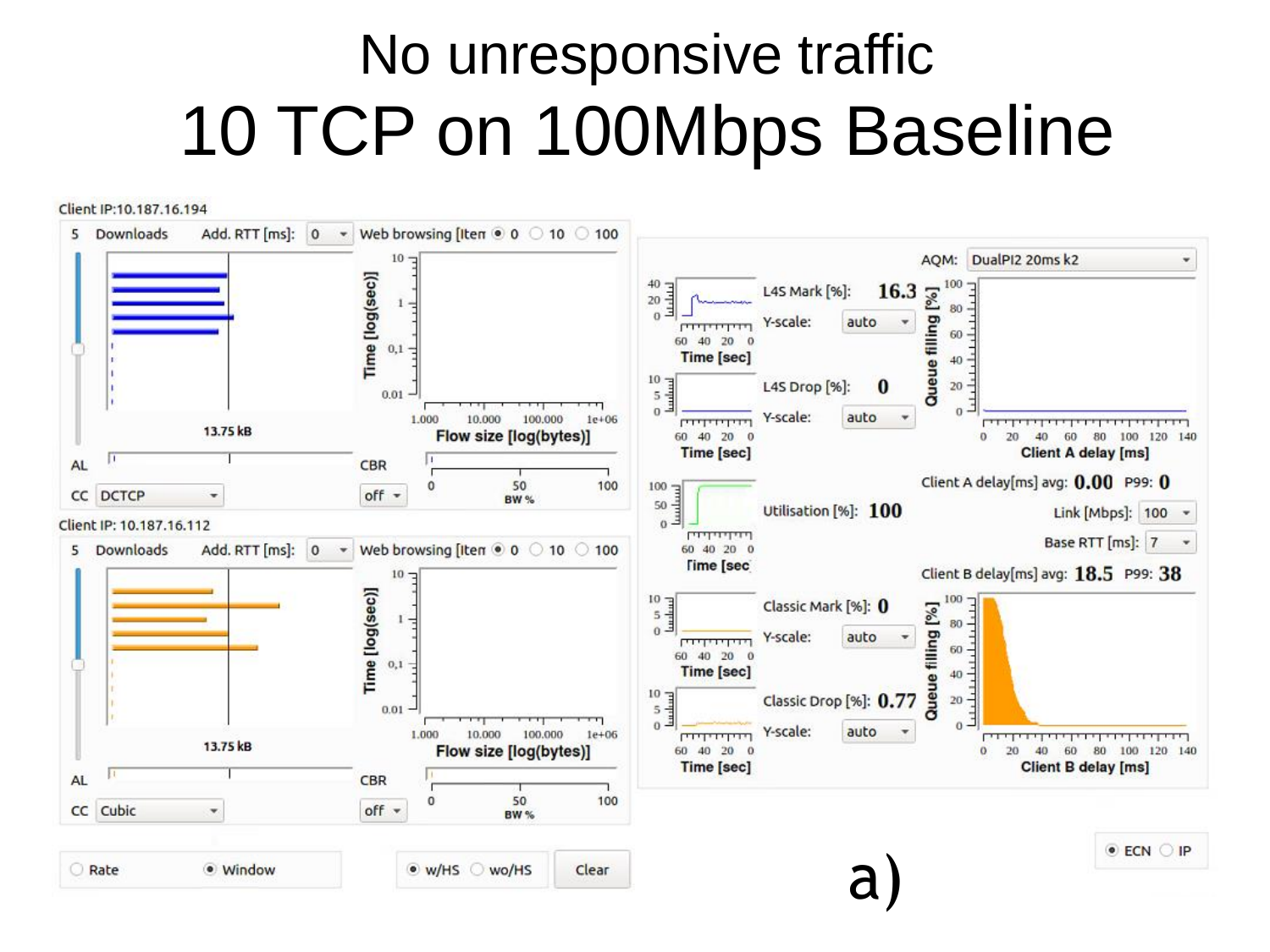### 50Mbps unresponsive Classic UDP traffic **Rest is shared fairly**

Client IP:10.187.16.194



Rate · Window  $\bullet$  w/HS  $\circ$  wo/HS Clear  $\bullet$  ECN  $\circ$  IP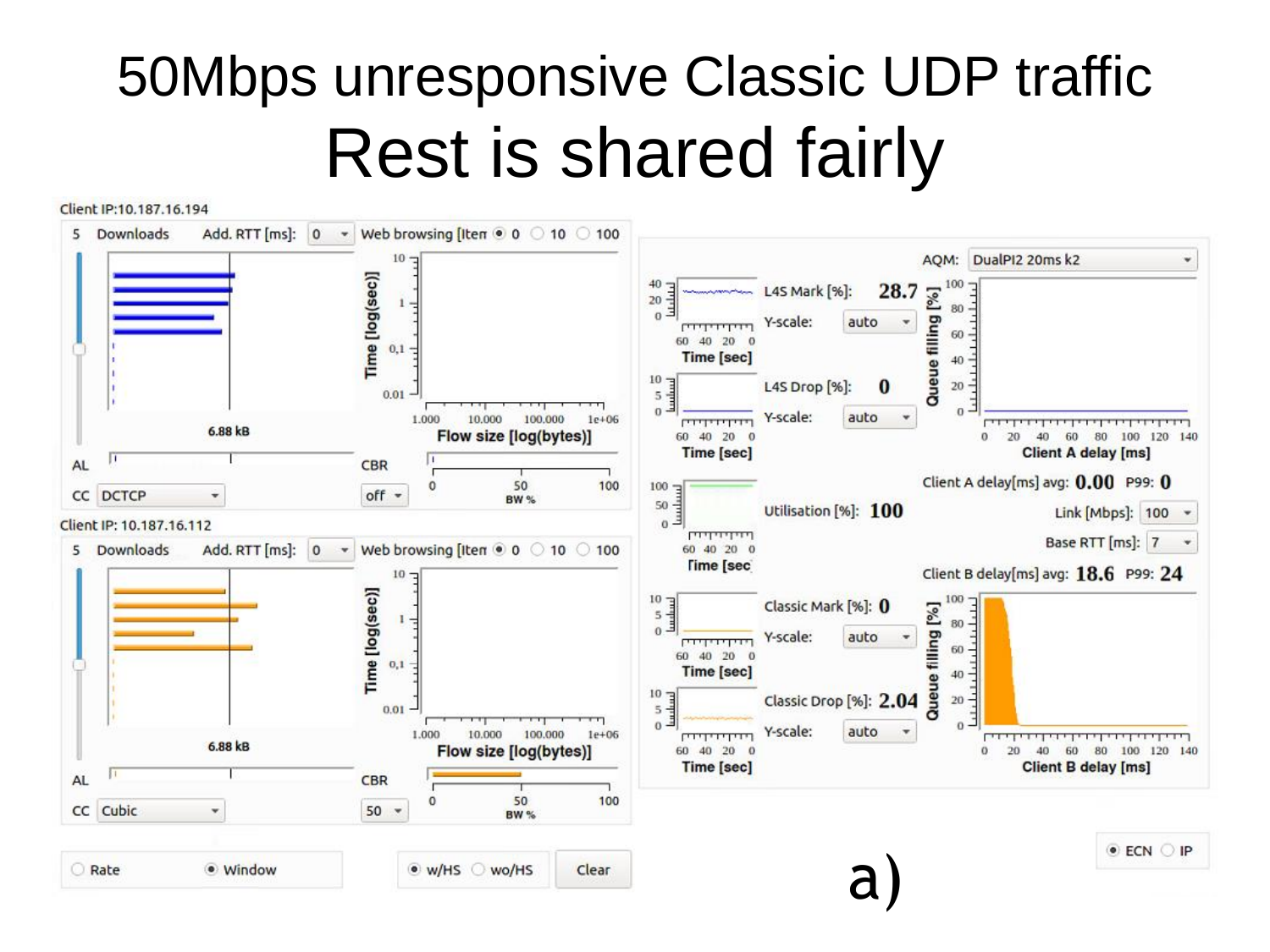### 50Mbps unresponsive L4S UDP traffic **Rest is shared fairly**

Client IP:10.187.16.194



· Window Rate

<sup>●</sup> w/HS ○ wo/HS Clear  $\bullet$  ECN  $\bigcirc$  IP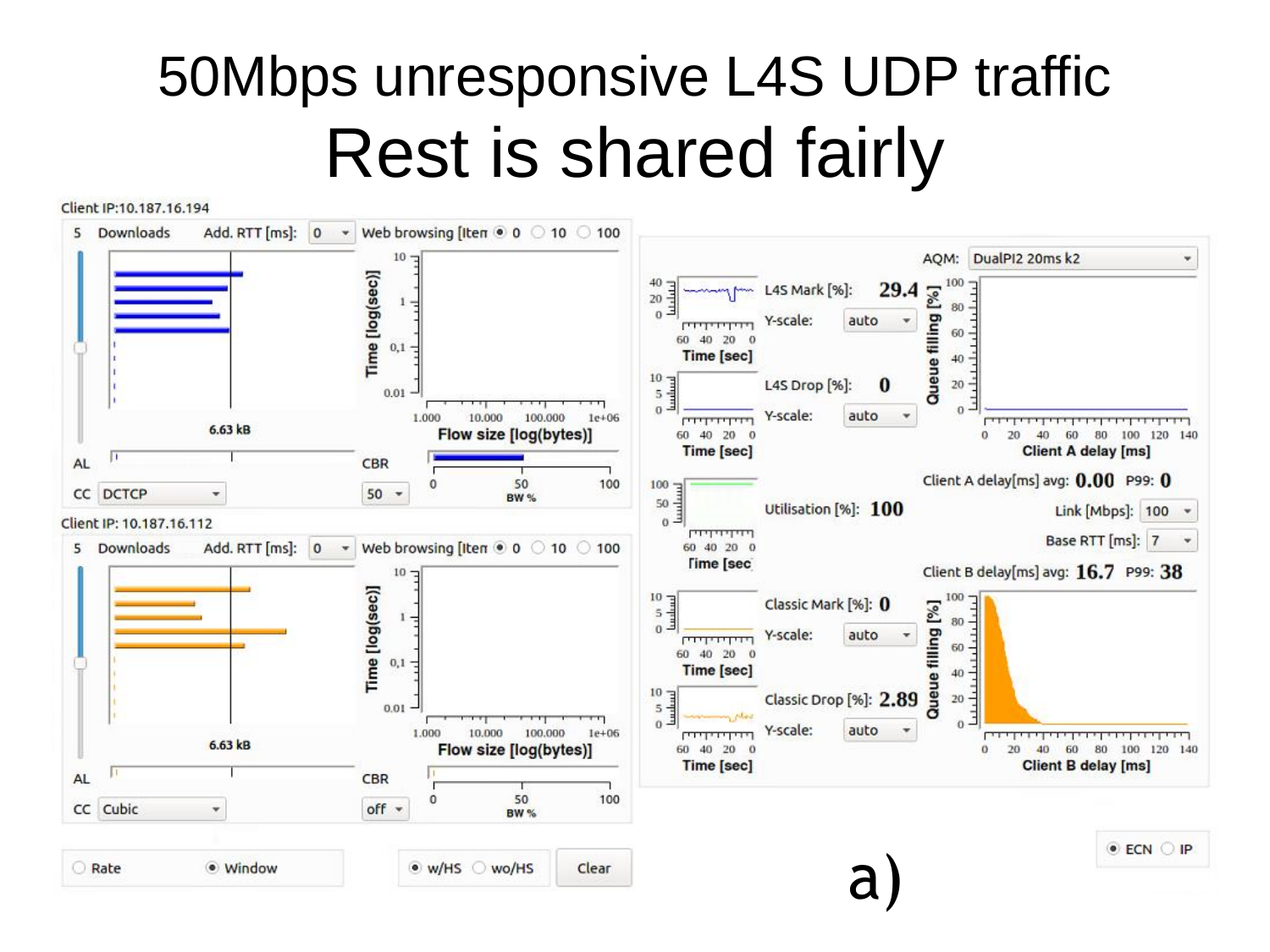### 100Mbps unresponsive Classic UDP traffic Drop below 25%, still fair

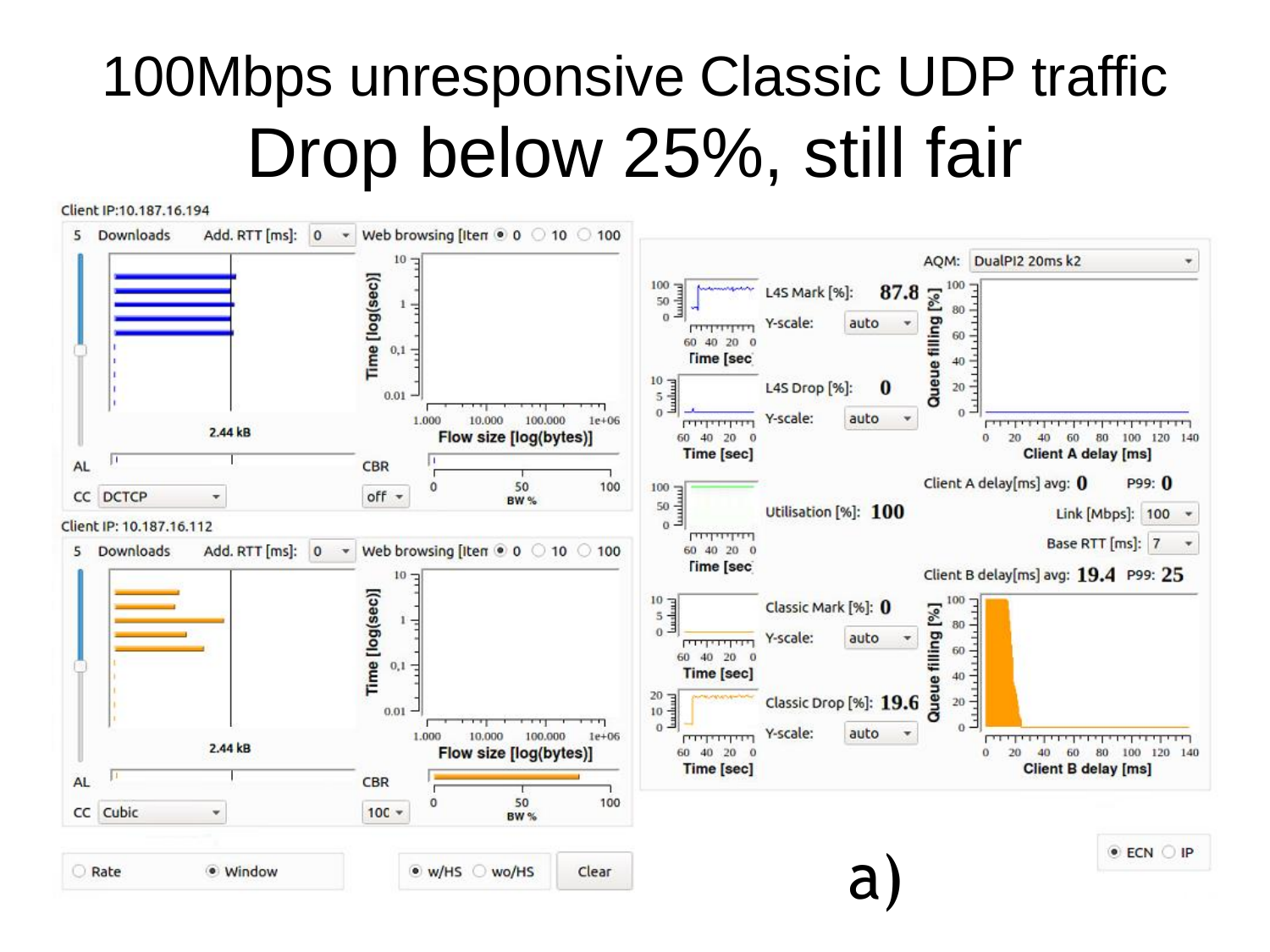### 100Mbps unresponsive L4S UDP traffic Controlled drop  $<$  25%  $\rightarrow$  tail drop

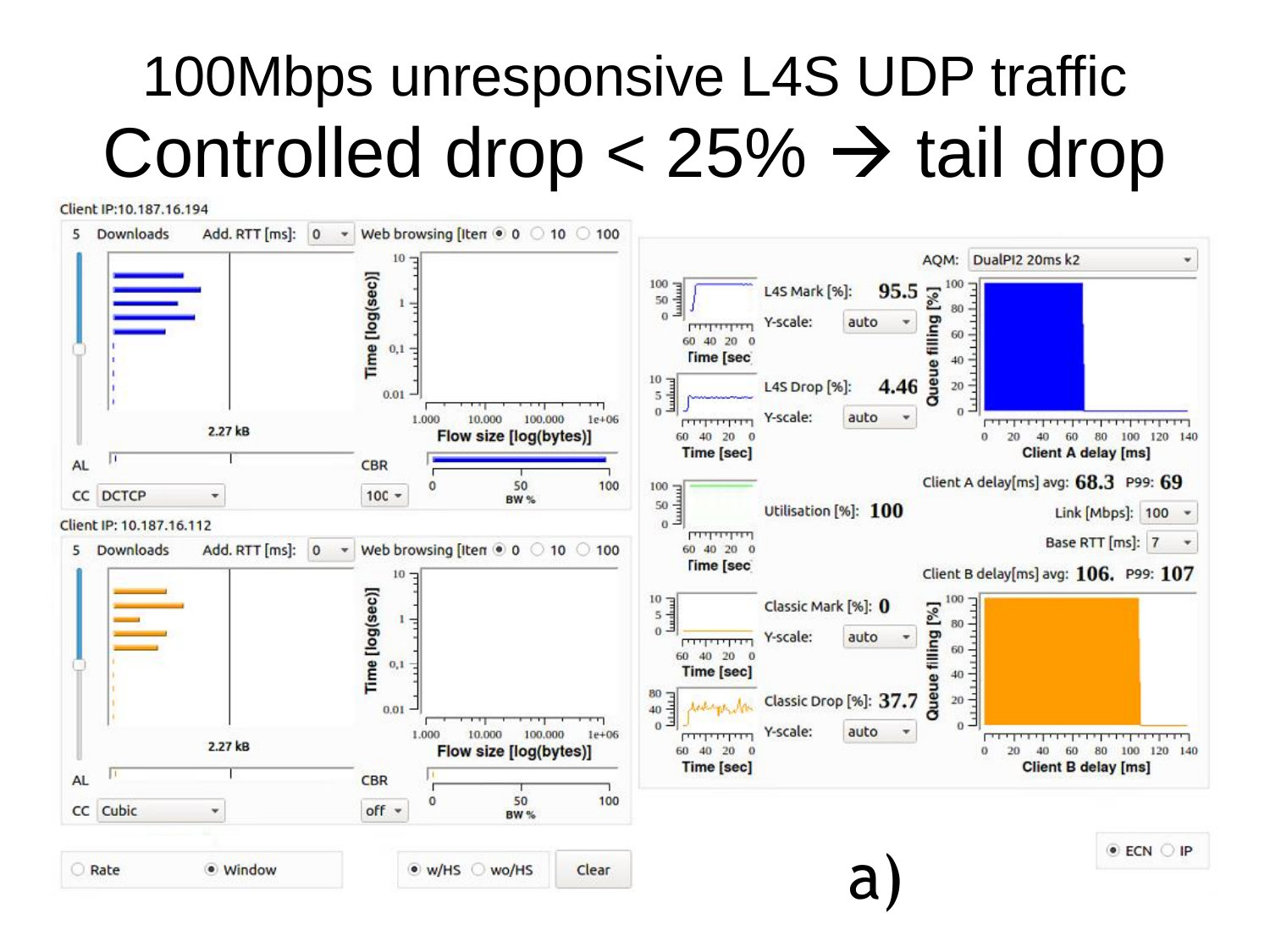### 200Mbps unresponsive Classic UDP traffic 52% drop 69ms delay

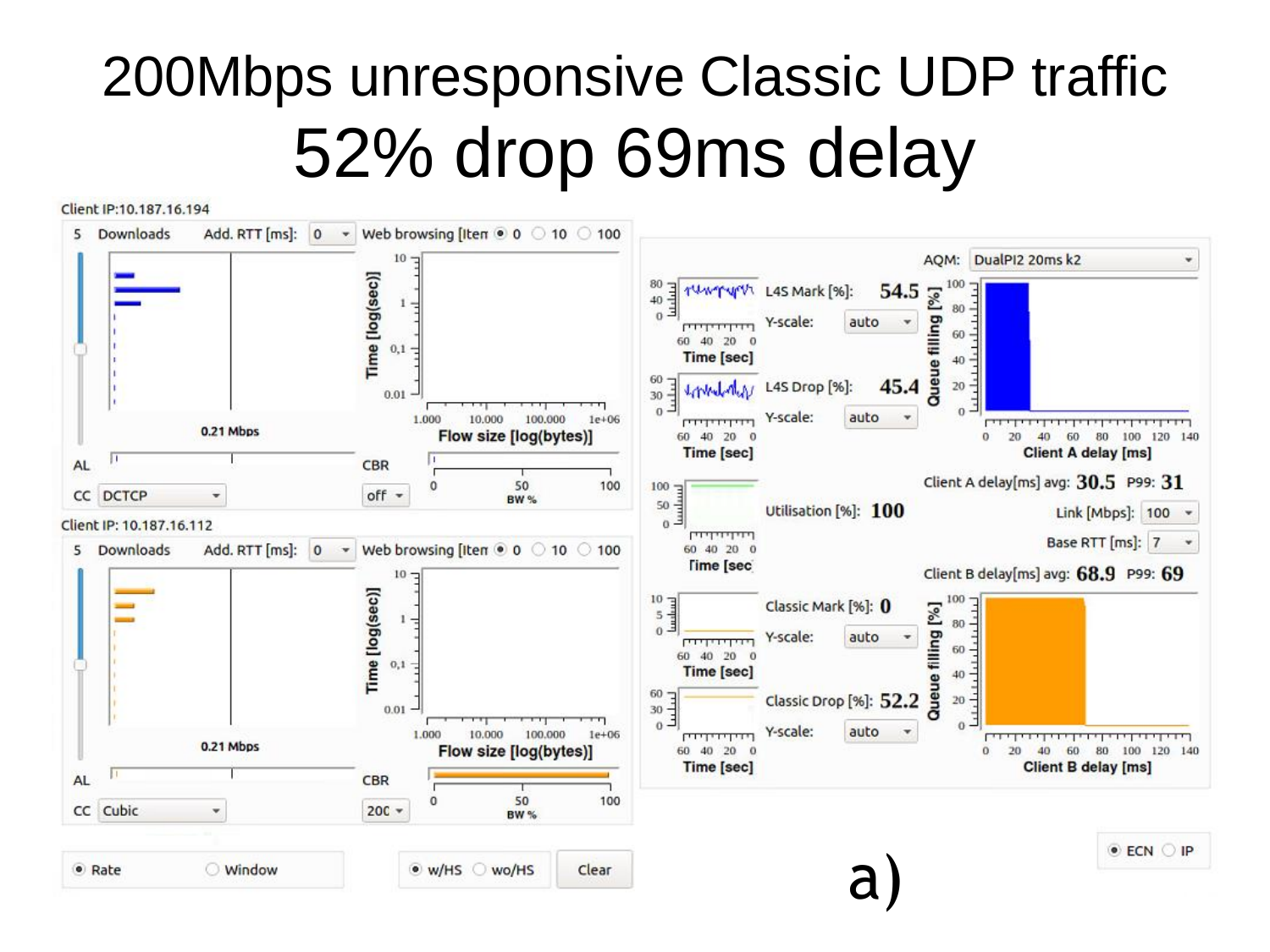### 200Mbps unresponsive L4S UDP traffic also 52% drop 69ms delay

Client IP:10.187.16.194



**O** Rate · Window  $\bullet$  w/HS  $\circ$  wo/HS Clear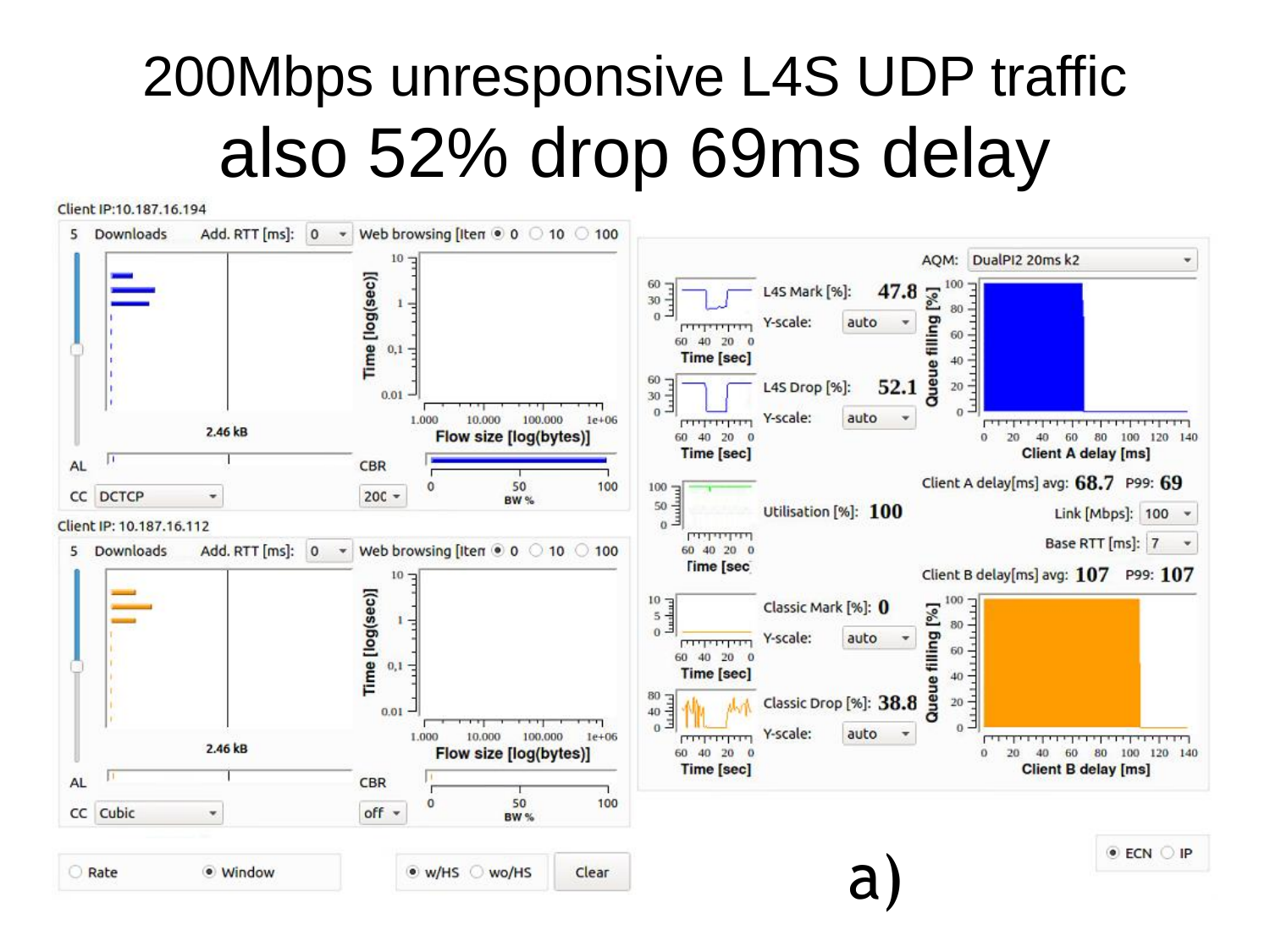### Switch to Classic drop for all Preserves low latency Q